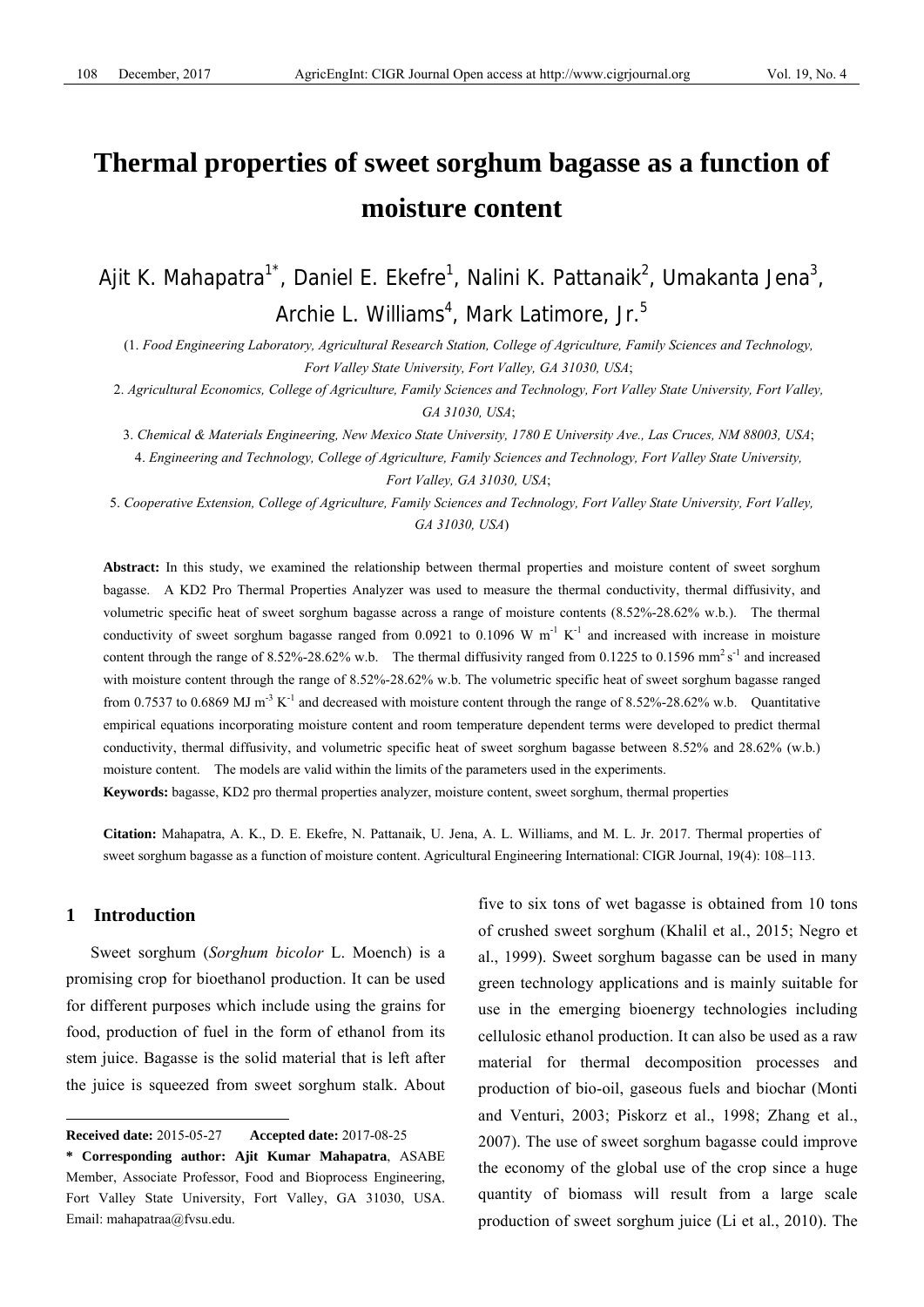structure and composition of lignocellulosic makes it naturally resistant to enzymatic and microbial degradation during hydrolysis and fermentation processes, hence, pretreatment is a major step involved in most bioenergy conversion processes (Iroba et al., 2013). Pretreatment of lignocellulosic biomass prior to hydrolysis and fermentation includes the application of heat and there is a need to understand how the lignocellulosic structure breaks down during the pretreatment process and how different heat transfer properties affect the breakdown, so that the mechanics of degradation process can be better explained (Pandey, 2012). The response of biomass to heat transfer is dependent on thermal properties of the biomass. Knowledge of thermal properties of biomass is thus important not only for designing optimal processing systems but also for the prediction and control of various changes occurring in biomass during thermal processing and storage (Fennell and Boldor, 2014). Precise data of thermal properties are required both for existing biomass and for new products to understand and model heat transfer processes. Therefore, a need exists to measure the thermal properties of biomass materials.

Thermal conductivity, thermal diffusivity and specific heat are three important engineering properties of a material related to heat transfer characteristics (Carson, 2015; Fennell and Boldor, 2014; Yang et al., 2002). These properties are essential in studying heating, drying, and cooling processes for sweet sorghum bagasse. Determination of these properties will assist in modeling and designing of appropriate equipment for drying of sweet sorghum bagasse. The key factors that significantly affect thermal properties of biomass include density, temperature, and moisture content (Raigar and Mishra, 2014). Several researchers have determined the thermal properties of various food products and flours as a function of moisture content. Pandey (2012) measured the thermal properties of poplar wood grind at different moisture contents using a KD2 Pro Thermal Properties Analyzer. Iroba et al. (2013) measured the thermal properties of barley straw using a differential scanning calorimeter. A literature survey, however, reveals that there is no experimental data on the effect of moisture

content on thermal properties of sweet sorghum bagasse. The objective of this study was to determine the thermal conductivity, thermal diffusivity and specific heat of sweet sorghum bagasse as a function of moisture content. We measured thermal properties of sweet sorghum bagasse across a range of moisture contents and derived relationships from these data. The experimental data were fitted to develop equations predicting the thermal conductivity, thermal diffusivity, and volumetric specific heat of sweet sorghum bagasse as a function of moisture content between 8.52% and 28.62% (w.b.).

# **2 Materials and Methods**

# **2.1 Sweet sorghum bagasse**

The bagasse used in this study were obtained from three cultivars of sweet sorghum (Dale, Theis and M81 E). The bagasse was air dried and then shredded with a Troy-Bilt chipper shredder (Model no: CS 4265 Cleveland Ohio, USA). The shredded bagasse samples were oven dried at  $60^{\circ}$ C in a convection oven (Thermal Product Solutions, White Deer, PA). The oven dried bagasse were further ground with a Thomas-Wiley laboratory mill (Model 4, Arthur H. Thomas Company, Philadelphia, PA). The particle size ranged from 0.18 to 0.25 mm (A.S.T.M. E-11 specification sieves number 60-80, W.S. Tyler Inc., Mentor, Ohio). Equal amounts of bagasse grind from three cultivars were mixed.

## **2.2 Sample preparation**

Moisture content of sweet sorghum bagasse was determined in three replicates using oven drying method following the ASAE Standard S358.2 (ASABE, 2008). Assessment of the effect of moisture content on thermal properties of sweet sorghum bagasse was carried out at five levels of moisture contents (8.52%, 12.93%, 18.95%, 24.63%, and 28.62%; w.b.). The initial moisture content of sweet sorghum bagasse mix was measured as 8.52%. The samples at moisture contents above 8.52% were obtained by spraying predetermined amount of pure analytical-grade water (Elix 35, Elix Water Purification System, EMD Millipore, Billerica, MA) on sweet sorghum bagasse (Mahapatra et al., 2011; Mahapatra et al., 2013; Singh et al.; 2016; White and Jays, 2001). The amount of pure analytical-grade water to be added was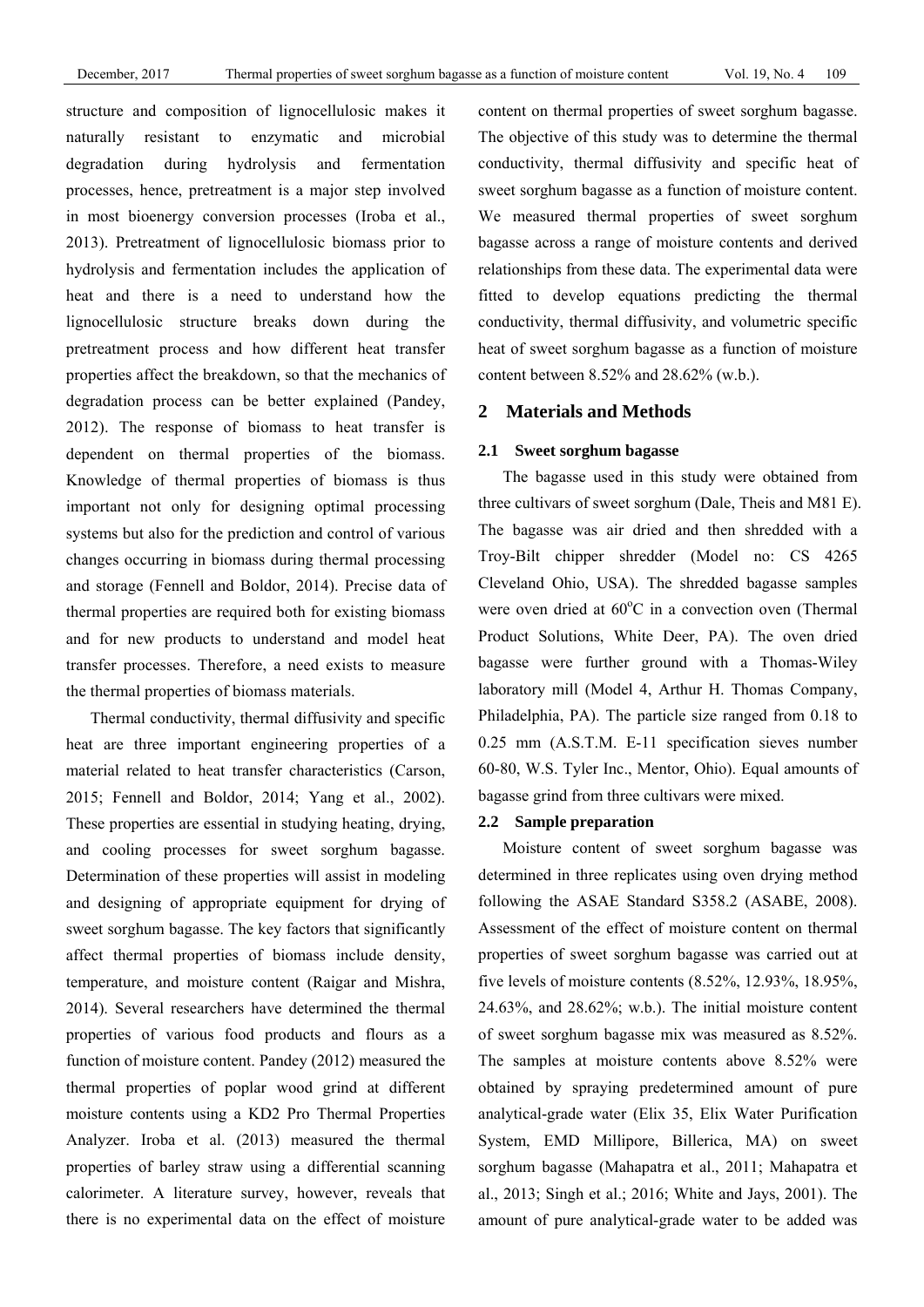computed using the following Equation (1) (Coşkun et al., 2005; Mahapatra et al., 2013; Wang et al., 2007):

$$
Q = W_i (M_f - M_i) / (100 - M_i)
$$
 (1)

where, *Q* is the mass of pure analytical-grade water added, kg;  $W_i$  is the initial mass of sweet sorghum bagasse, kg;  $M_i$  is the initial moisture content of sweet sorghum bagasse  $(\%$ , d.b.);  $M_f$  is the desired moisture content of sweet sorghum bagasse (%, d.b.).

The conditioned bagasse samples were sealed in separate Ziploc bags (S. C. Johnson Co., Racine, WI) and stored in a refrigerator (VWR, Model GDM-47, True Manufacturing, Inc., O'fallon, MO) for 24 h before measurement. To ensure a uniform distribution of moisture in the bag, the bag was mixed by rolling and shaking the contents periodically (Mahapatra et al., 2011). Bulk density was calculated by dividing the sample weight by sample volume (10 replicates at each moisture content).

### **2.3 Thermal property measurement**

We began measuring thermal conductivity, thermal diffusivity, and specific heat of sweet sorghum bagasse using the KD2 Pro Thermal Properties Analyzer (Decagon Devices, Inc., Pullman, WA) at five moisture contents (8.52%, 12.93%, 18.95%, 24.63%, and 28.62%; w.b.). The KD2 Pro takes measurements using the transient line heat source method (O'Donnell et al., 2009). The probe (SH-1) length is 30 mm (duel needle), six mm spacing, and its diameter is 1.3 mm. This analyzer offers a simultaneous direct measurement of thermal conductivity, thermal resistivity, thermal diffusivity, and volumetric specific heat. Samples from each moisture content were placed at room temperature and the KD2 Pro probe was inserted horizontally into the middle of each sweet sorghum bagasse sample to equilibrate to the sample temperatures before the readings were taken. Fifteen min gap was provided between each reading to ensure thermal gradients had dissipated from the previous test. The room temperature recorded was in  $21.7^{\circ}$ C-26.4°C range. Thermal properties were measured in triplicate and repeated 10 times  $(n = 30)$ . Repeated measurements of thermal conductivity, thermal diffusivity and volumetric specific heat at similar moisture contents varied by 5.87%.

#### **2.4 Data analysis**

Thermal conductivity, thermal diffusivity and volumetric specific heat were measured at five moisture contents and the mean values calculated for thirty replications at each moisture content. Data were analyzed using the general linear models (GLM) procedures of the Statistical Analysis System version 9.4 (SAS, 2012). Least Significant Difference (LSD) among means was calculated at  $5\%$  significant level ( $p$ <0.05). Linear regression techniques were used to assess the relationship between thermal properties and moisture content.

# **3 Results and Discussion**

# **3.1 Bulk density**

Bulk density of sweet sorghum bagasse was obtained by dividing the mass of sweet sorghum bagasse by the effective volume. The resultant bulk density data are presented in Table 1.

| Moisture content, % w.b. | Mean bulk density, kg $m^{-3}$ | $\pm$ SE <sup>*</sup> |
|--------------------------|--------------------------------|-----------------------|
| 8.52                     | 227.26                         | 3.32                  |
| 12.93                    | 198.22                         | 4.73                  |
| 18.94                    | 203.48                         | 5.11                  |
| 24.63                    | 178.27                         | 2.27                  |
| 28.62                    | 198.70                         | 2.17                  |

**Table 1 Bulk density of sweet sorghum bagasse** 

Note: \* SE = standard error.

#### **3.2 Thermal conductivity (***k***)**

The average thermal conductivity (*k*) of sweet sorghum bagasse increased from 0.0921 to 0.1096 W  $m^{-1} K^{-1}$ , with increase in moisture content from 8.52% to 28.62% (Figure 1). The standard deviations ranged from 0.004 to 0.009 W  $m^{-1} K^{-1}$ . The increasing trend was because of the presence of more water, which has a higher thermal conductivity than bagasse and air. In general, moisture content had a significant effect on the thermal conductivity of sweet sorghum bagasse  $(p<0.05)$ . However, pairwise comparison of thermal conductivity values did not show any significant difference between 12.93% and 24.63% (*p=*0.08) and between 18.94% and 24.63% moisture contents (*p=*0.28). Fennell and Boldor (2014) determined the thermal conductivity of sweet sorghum biomass as  $0.13\pm0.003$  W m<sup>-1</sup> K<sup>-1</sup>.

#### **3.3 Thermal diffusivity (***α***)**

The average thermal diffusivity  $(\alpha)$  of sweet sorghum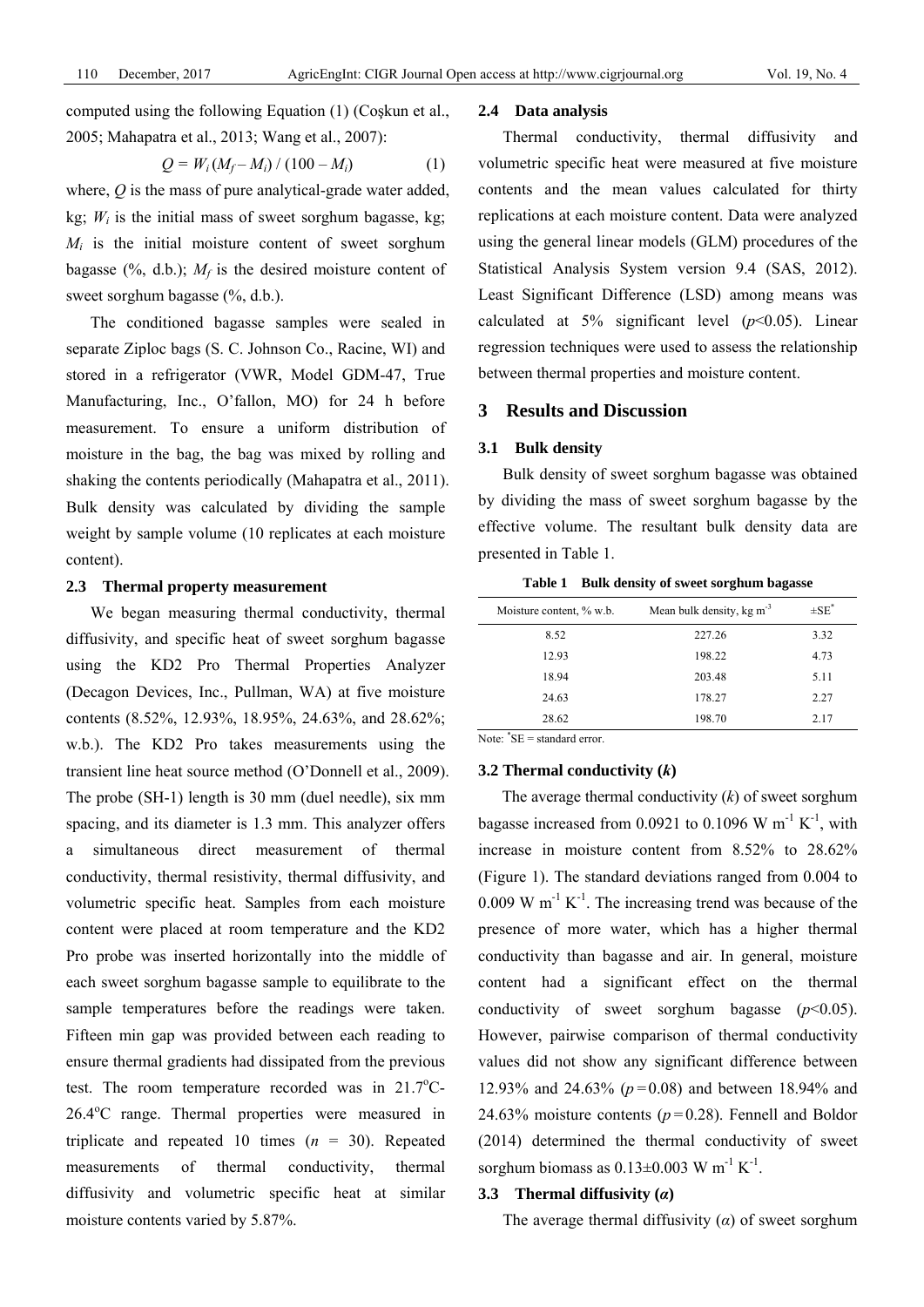bagasse increased linearly from 0.1225 to 0.1596 mm<sup>2</sup> s<sup>-1</sup>, as moisture content increased from 8.52% to 28.62% (Figure 2). The standard deviations ranged from 0.007 to  $0.011$  mm<sup>2</sup> s<sup>-1</sup>. As moisture content increased, the pores and capillaries of sweet sorghum bagasse grind which were initially filled with air was gradually displaced by absorbed water. Heat was released by water adsorption in sweet sorghum bagasse and as a result the thermal diffusivity increased (Kostaropoulos and Saravacos, 1997; Mahapatra et al., 2013). Moisture content had a significant effect on the thermal diffusivity of sweet sorghum bagasse (*p*<0.05). However, pairwise comparison of thermal diffusivity values did not show any significant difference between 18.94% and 24.63% moisture contents (*p=*0.36). Fennell and Boldor (2014) determined the thermal diffusivity of sweet sorghum biomass as  $0.37 \pm 0.01$  mm<sup>2</sup> s<sup>-1</sup>.



Figure 1 Effect of moisture content on thermal conductivity (*k*) of sweet sorghum bagasse



Figure 2 Effect of moisture content on thermal diffusivity (*α*) of sweet sorghum bagasse

#### **3.4** Volumetric specific heat  $(C_p)$

The average values for  $C_p$  of sweet sorghum bagasse ranged from 0.7537 to 0.6869 MJ  $m^{-3} K^{-1}$  through the moisture contents tested in this study. The standard deviations ranged from 0.011 to 0.039 MJ  $m^{-3} K^{-1}$ . The values for  $C_p$  decreased with increasing moisture content (Figure 3). In general, moisture content had a significant effect on the volumetric specific heat of sweet sorghum bagasse (*p*<0.05). However, pairwise comparison of volumetric specific heat values did not show any significant difference between 12.93% and 18.94% (*p=* 0.41) and between 24.63% and 28.62% moisture contents  $(p = 1.0)$ . Fennell and Boldor (2014) determined the specific heat of sweet sorghum biomass as  $2321.2\pm$ 43.12 J kg<sup>-1</sup> K<sup>-1</sup>.



Figure 3 Effect of moisture content on volumetric specific heat  $(C_p)$  of sweet sorghum bagasse

Based on the experimental data, the relationships between thermal conductivity, thermal diffusivity and volumetric specific heat with moisture content can be expressed using linear regression equations (Table 2). The regression equations were validated to see if they can be used to describe the effect of moisture content on thermal properties of sweet sorghum bagasse. The  $R^2$  (the proportion of the total variance explained by the equations) ranged between 0.309 and 0.624 (Tables 2 and 3). The mean relative percentage deviation was also calculated.

The thermal properties measurements were conducted over a period of several weeks during which the room temperature varied from  $21.74^{\circ}$ C to  $26.38^{\circ}$ C. Inclusion of the room temperature in the empirical equation slightly enhanced the predictive capacity of the equations (Table 3). The percentage deviation ranged between  $-17\%$  and +20%. It has been reported that the percent deviation for predicting the specific heat of wheat flour and wheat flour dough ranged between –20% and +36% (Kaletunç, 2007). The mean relative percentage deviation ranged between  $-0.22\%$  and  $-0.44\%$  (Table 3). Mean relative percentage deviation below 10% indicates a reasonable good fit for practical purposes (Wang and Brenan, 1993).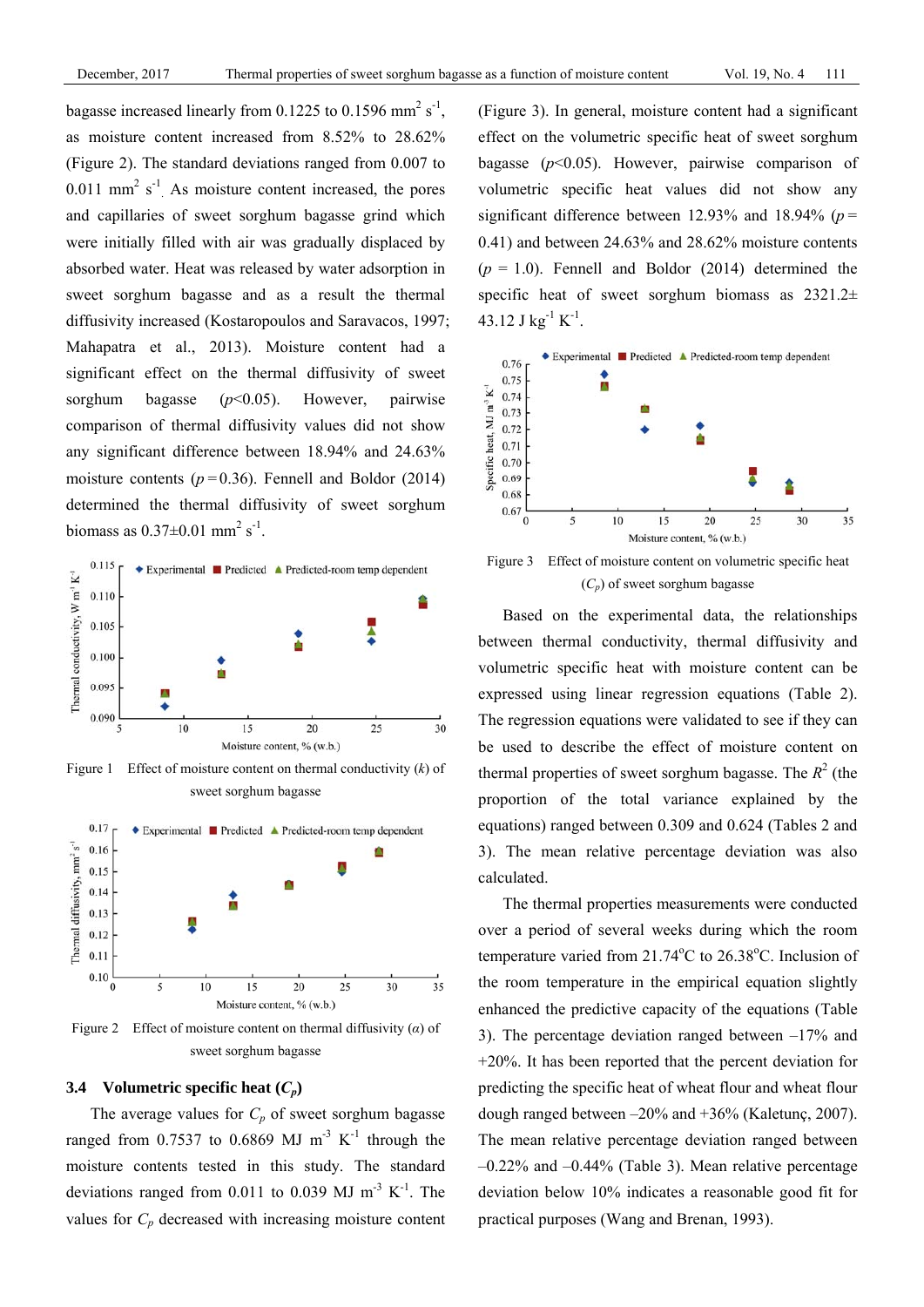| Thermal properties                                                | Relationship                    | Coefficient of determination, $R^2$ | Root mean square error | Deviation range, %                   |  |  |  |  |
|-------------------------------------------------------------------|---------------------------------|-------------------------------------|------------------------|--------------------------------------|--|--|--|--|
| Thermal conductivity $(k)$ , W m <sup>-1</sup> K <sup>-1</sup>    | $k = 0.08807 + 0.00072$ MC      | 0.359                               | 0.00713                | $-20$ and +22 $(-0.45)^{*}$          |  |  |  |  |
| Thermal diffusivity ( $\alpha$ ), mm <sup>2</sup> s <sup>-1</sup> | $\alpha$ = 0.11259 + 0.00162 MC | 0.607                               | 0.00964                | $-16$ and $+18$ (-0.45) <sup>*</sup> |  |  |  |  |
| Specific heat $(C_n)$ , MJ m <sup>-3</sup> K <sup>-1</sup>        | $C_n = 0.77369 - 0.00319$ MC    | 0.309                               | 0.03537                | $-18$ and +13 (-0.24) <sup>*</sup>   |  |  |  |  |

**Table 2 Relationship between thermal properties and moisture content of sweet sorghum bagasse** 

Note: \* Mean relative deviation, %.

**Table 3 Relationship between thermal properties and moisture content of sweet sorghum bagasse and room temperature**

| Thermal properties                                                | Relationship                                | Coefficient of determination, $R^2$ | Root mean square error | Deviation range, %                       |
|-------------------------------------------------------------------|---------------------------------------------|-------------------------------------|------------------------|------------------------------------------|
| Thermal conductivity $(k)$ , W m <sup>-1</sup> K <sup>-1</sup>    | $k = 0.00378 + 0.00086$ MC + 0.00350 T      | 0.475                               | 0.00647                | $-16$ and $+20$ ( $-0.38$ ) <sup>*</sup> |
| Thermal diffusivity ( $\alpha$ ), mm <sup>2</sup> s <sup>-1</sup> | $\alpha$ = 0.05768 + 0.00171 MC + 0.00228 T | 0.624                               | 0.00947                | $-17$ and +18 $(-0.44)^*$                |
| Specific heat $(C_p)$ , MJ m <sup>-3</sup> K <sup>-1</sup>        | $C_n$ = 0.48409 – 0.00270 MC + 0.01202 T    | 0.369                               | 0.03391                | $-15$ and +12 $(-0.22)^*$                |

Note: \* Mean relative deviation, %.

# **4 Conclusions**

Thermal conductivity, thermal diffusivity, and volumetric specific heat of sweet sorghum bagasse were measured experimentally at different moisture contents by using a KD2 Pro Thermal Properties Analyzer. Thermal conductivity and thermal diffusivity of sweet sorghum bagasse increased linearly with moisture content. However, the volumetric specific heat decreased linearly with moisture content. Empirical equations were developed to predict the thermal conductivity, thermal diffusivity, and volumetric specific heat of sweet sorghum bagasse as a function of moisture content. Inclusion of a room temperature dependent term improved the predictability of thermal properties.

#### **Acknowledgement**

This material is based upon work that is supported by the National Institute of Food and Agriculture, U.S. Department of Agriculture, under award number 2010-38821-21570.

#### **References**

- *ASABE Standards*. 2008. S358.2: Moisture measurement-forages. St. Joseph: MI.
- Carson, J. K. 2015. Thermal conductivity measurement and prediction of particulate foods. *International Journal of Food Properties,* 18(12): 2840–2849.
- Coşkun, M. B., I. Yalçin, and C. Özarslan. 2005. Physical properties of sweet corn seed (*Zea mays saccharata Sturt*). *Journal of Food Engineering,* 74(4): 523–528.
- Fennell, L. P., and D. Boldor. 2014. Dielectric and thermal properties of sweet sorghum biomass. *Journal of Microwave*

*Power and Electromagnetic Energy,* 48(4): 244–260.

- Iroba, K. L., L. G. Tabil, V. Meda, and O. D. Baik. 2013. Thermal properties of lignocellulosic biomass barley straw. ASABE Paper No. 1594972. Kansas City: ASABE.
- Kaletunç, G. 2007. Prediction of specific heat of cereal flours: A quantitative empirical correlation. *Journal of Food Engineering,* 82(4): 589–594.
- Khalil, S. R. A., A. A. Abdelhafez, and E. A. M. Amer. 2015. Evaluation of bioethanol production from juice and bagasse of some sweet sorghum varieties. *Annals of Agricultural Science,* 60(2): 317–324.
- Kostaropoulos, A. E., and G. D. Saravacos. 1997. Thermal diffusivity of granular and porous foods at low moisture content. *Journal of Food Engineering,* 33(1): 101–109.
- Li, B. Z., V. Balan, Y. J. Yuan, and B. E. Dale. 2010. Process optimization to convert forage and sweet sorghum bagasse to ethanol based on ammonia fiber expansion (AFEX) pretreatment. *Bioresource Technology,* 101(4): 1285–1292.
- Mahapatra, A. K., S. L. Melton, and E. M. Isang. 2013. Effect of moisture content on thermal properties of cowpea flours. *CIGR Journal,* 15(2): 251–255.
- Mahapatra, A. K., Y. Lan, and D. L. Harris. 2011. Influence of moisture content and temperature on thermal conductivity and thermal diffusivity of rice flours. *International Journal of Food Properties,* 14(3): 675–683.
- Monti, A., and G. Venturi. 2003. Comparison of the energy performance of fiber sorghum, sweet sorghum and wheat monocultures in northern Italy. *European Journal of Agronomy,* 19(1): 35–43.
- Negro, M. J., M. L. Solano, P. Ciria, and J. Carrasco. 1999. Composting of sweet sorghum bagasse with other wastes. *Bioresources Technology,* 67(1): 89–92.
- O'Donnell, J. A., V. E. Romanovsky, J. W. Harden, and A. D. McGuire. 2009. The effect of moisture content on the thermal conductivity of moss and organic soil horizons from black spruce ecosystems in interior Alaska. *Soil Science,* 174(12): 646–651.